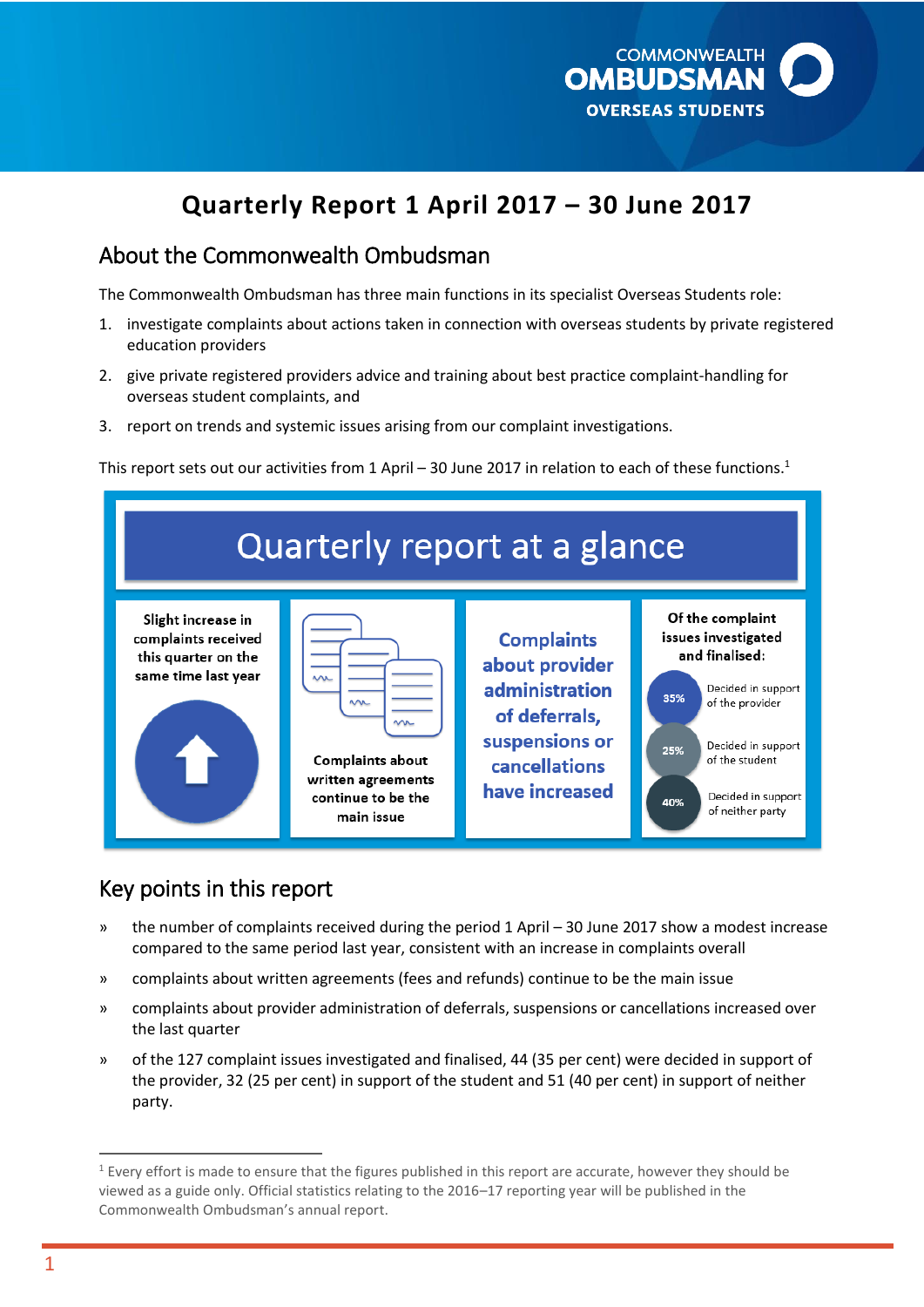

#### Complaints received 1 April – 30 June 2017

| <b>Received</b> | <b>Closed</b>    |              | <b>Ongoing</b>   |                            |
|-----------------|------------------|--------------|------------------|----------------------------|
|                 | Not investigated | Investigated | Under assessment | <b>Under investigation</b> |
|                 | 152              | 21           | 12               | 52                         |
| 237             | 64%              | 9%           | 5%               | 22%                        |

#### Complaints finalised  $1$  April – 30 June 2017<sup>2</sup>

| <b>Finalised</b> | <b>Not</b><br>investigated | <b>Investigated</b> | No. of issues<br>investigated | Outcome found in support of: |                |                |
|------------------|----------------------------|---------------------|-------------------------------|------------------------------|----------------|----------------|
|                  | 175                        | 101                 |                               | Provider                     | <b>Student</b> | <b>Neither</b> |
| 276              |                            |                     | 127                           | 44                           | 32             | 51             |
|                  | 63%                        | 37%                 |                               | 35%                          | 25%            | 40%            |

We finalised 276 complaints during the quarter, having investigated 101, which included 127 issues. Of these 127 issues, 44 were decided in support of the provider, 32 in support of the student and 51 in support of neither party.

We did not investigate 175 complaints, which means that we did not contact the provider to request information to help us consider the dispute. Documents provided by the student at the time of the complaint allow us to form a view about the dispute raised to determine if it requires further investigation.

<sup>&</sup>lt;sup>2</sup> Complaints finalised in the period including some complaints received in a prior period.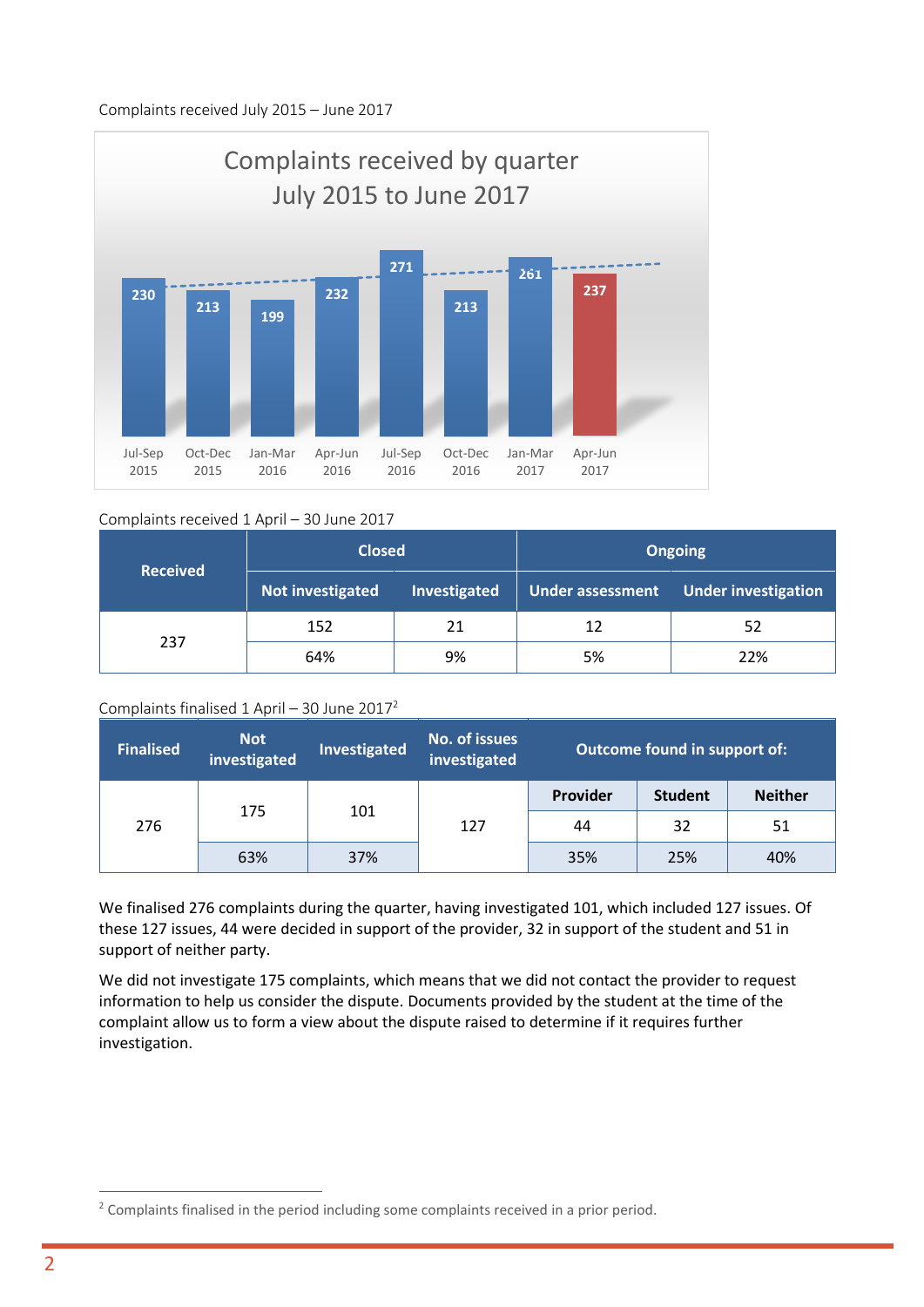#### Complaint Issues

Finalised complaints (276) including those we did not investigate (175) contained 322 issues. Complaints about provider refund refusals and fee disputes remain the most significant issues. For detailed data about complaint issues handled during the period, please refer to [the appendix to this report.](#page-9-0)



Complaints about education agents remain significant. We continued to receive a number of complaints about alleged dishonest practices by an education agent, and provider handling of refunds of tuition fees.

We are aware that the collapse o[f Careers Australia](http://www.ombudsman.gov.au/__data/assets/pdf_file/0023/45932/Careers-Australia-closure-v3.pdf) has left a number of international students in difficulty. However, this has not had a significant impact on our complaint numbers, as this matter is being managed by the Tuition Protection Service.

#### Complaints by education sector

Most finalised investigated complaints related to Vocational Education and Training (VET) (32 per cent), English Language Intensive Courses for Overseas Students (ELICOS) (30 per cent), and Higher Education (HE) (25 per cent) sectors.

VET again represented the most common course sector for complaints investigated and closed, however VET also has the highest number of private providers in the Commonwealth Ombudsman's jurisdiction.

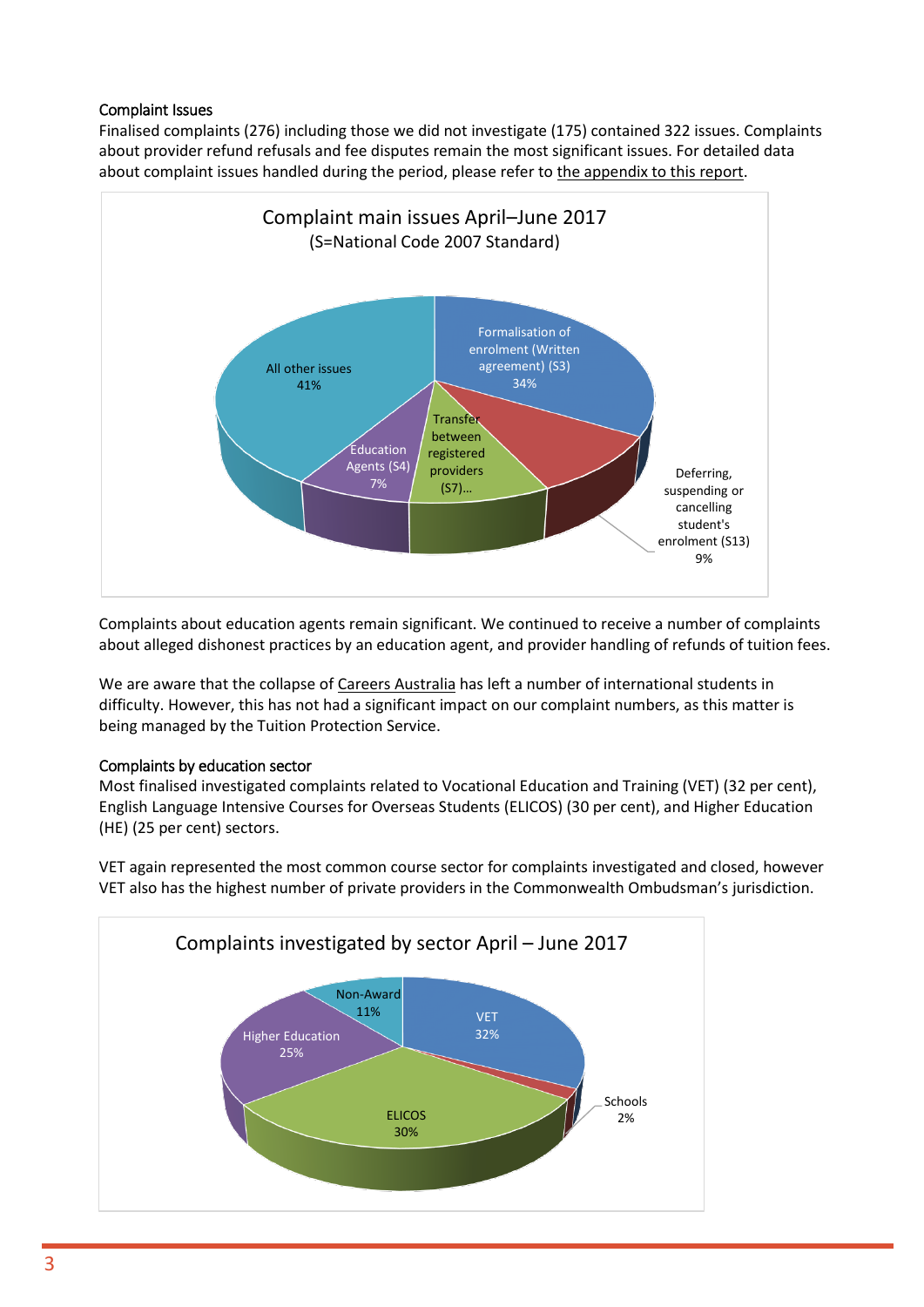#### Complaints received by State/Territory

Complaints received from students about providers registered in Victoria (35 per cent) were significantly higher than in other states, despite having fewer in-jurisdiction students than NSW.



## **Complexity**

Some investigations take longer than others. The length of the process may vary depending on the complexity of the case and the responsiveness of the student and education provider. We continue to look for ways to reduce finalisation times.

In the 1 April – 30 June 2017 period, although the average completion time for complaints finalised was 46 days, complaints about education agents, and about marketing information and practices, took longer to finalise. Complaints about education agents were largely related to the alleged dishonest practices by one specific agent. In many of these cases, the students were not in Australia which made communication difficult, in some cases they needed to get documents translated, and sometimes didn't respond to our requests for information. In relation to marketing information and practices, there were only seven cases closed relating to this issue, and the majority of these raised a number of other issues, including assessment of written agreements and representations by education agents.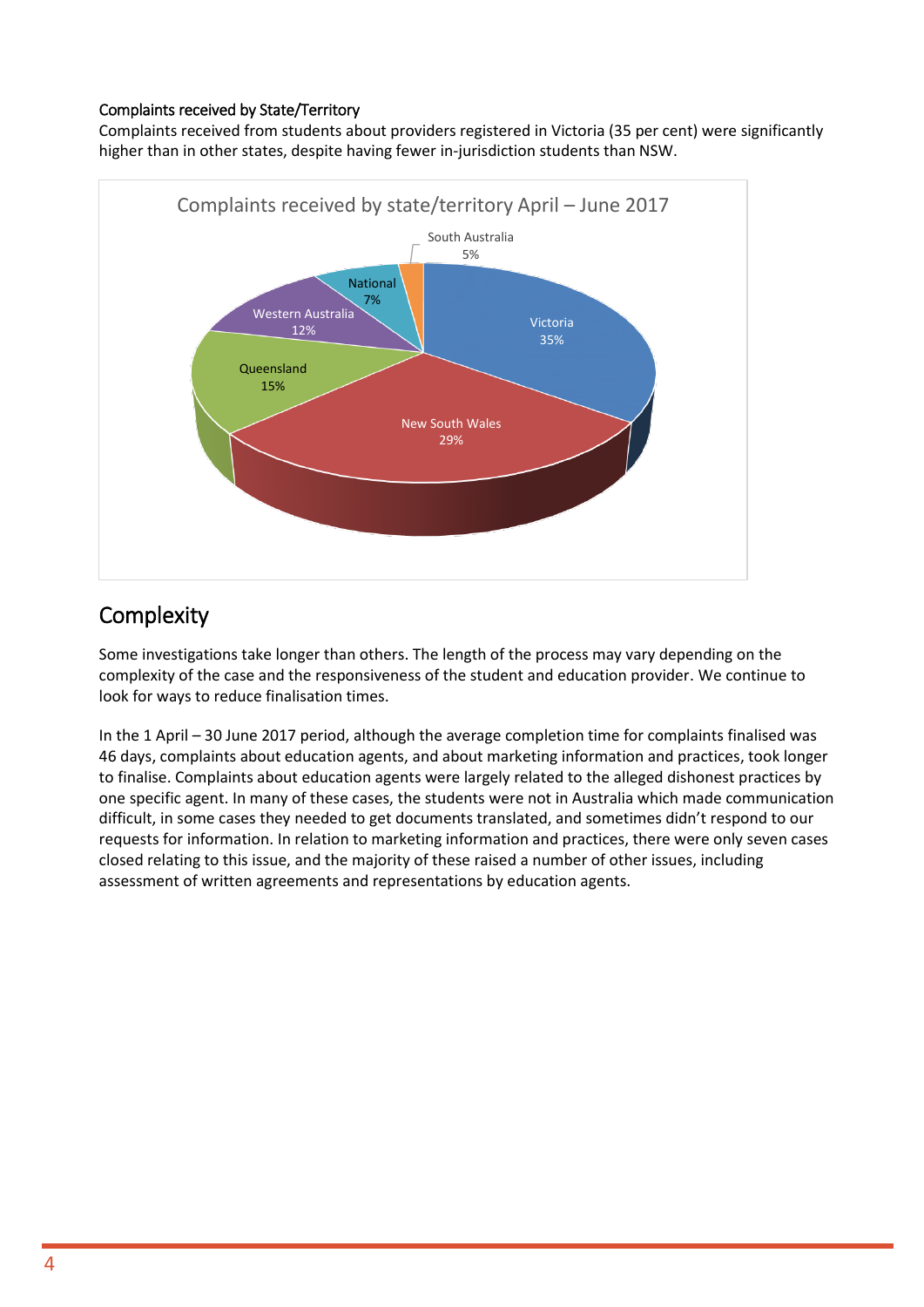

From 1 April – 30 June 2017, 55.5 per cent of complaints were closed within 30 days, 14.5 per cent from 31–60 days, and 13 per cent from 61–100 days. A further 17 per cent of complaints closed by our Office were closed more than 100 days after the complaint had been received (most of these complaints were made in relation to the alleged fraudulent behaviour of an education agent).

Proportion of complaints closed within 30, 60, and 100 days

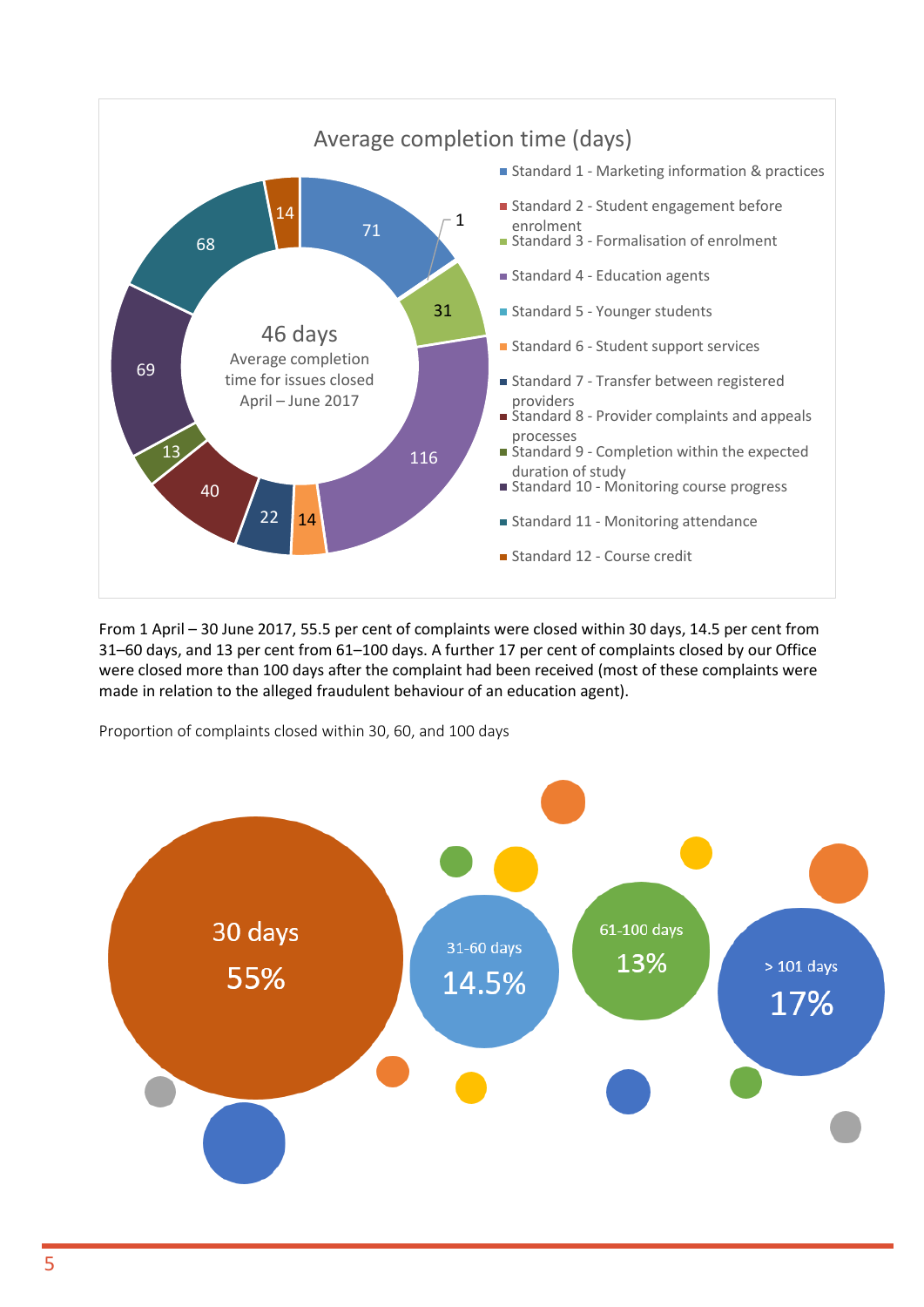## Recommendations

In the 1 April to 30 June 2017 period, we made **27** recommendations to providers.

At the conclusion of an investigation, we can make recommendations to providers, not only in relation to specific remedies, but also in relation to the provider's processes.

For example, a student may contact us because their provider wishes to report them to the Department of Immigration and Border Protection (DIBP) for failing to meet attendance requirements. If an investigation reveals that the provider did not adhere to National Code standard 11.4 (which requires providers to have documented policies and procedures that include identification and counselling of students at risk of not meeting mandatory attendance requirements), we would recommend that the provider amend their policies and procedures to ensure that students are counselled before their attendance drops below the required standard i.e. 80 per cent.

In a recent case, we recommended that a provider implement more frequent attendance checking and reporting for their short courses, so that students who miss a relatively short period of required attendance are identified and counselled before they have breached their attendance requirements.

## Complaints transferred to another authority



Under s 19ZK of the *Ombudsman Act 1976*, we must transfer a complaint to another statutory complaint handler if it could be more effectively dealt with by that complaint-handler.

Our Office transfers complaints about the quality of the education provider's teaching, staff or facilities to an appropriate regulator such as the Australian Skills Quality Authority (ASQA). We transfer complaints about provider defaults and provider refunds in visa refusal cases to the Tuition Protection Service (TPS). Complaints about a South Australian education provider are transferred to the Office of the Training Advocate, South Australia.

| Authority                                                  | Apr-Jun<br>2017 | Jan-Mar<br>2017 | Oct-Dec<br>2016 |
|------------------------------------------------------------|-----------------|-----------------|-----------------|
| <b>Tuition Protection Service (TPS)</b>                    | 15              | 5               | 6               |
| Australian Skills Quality Authority (ASQA)                 | 9               | 3               | 14              |
| South Australian Training Advocate                         | 1               | 2               |                 |
| Information Commissioner (OAIC)                            |                 | O               | 0               |
| <b>Australian Human Rights Commission (AHRC)</b>           |                 |                 |                 |
| Victorian Registration and Qualifications Authority        |                 | $\Omega$        |                 |
| <b>Tertiary Education Quality Standards Agency (TEQSA)</b> |                 | 0               | 0               |
| <b>Total</b>                                               | 26              | 11              | 23              |

Complaint issues transferred under s 19ZK to another authority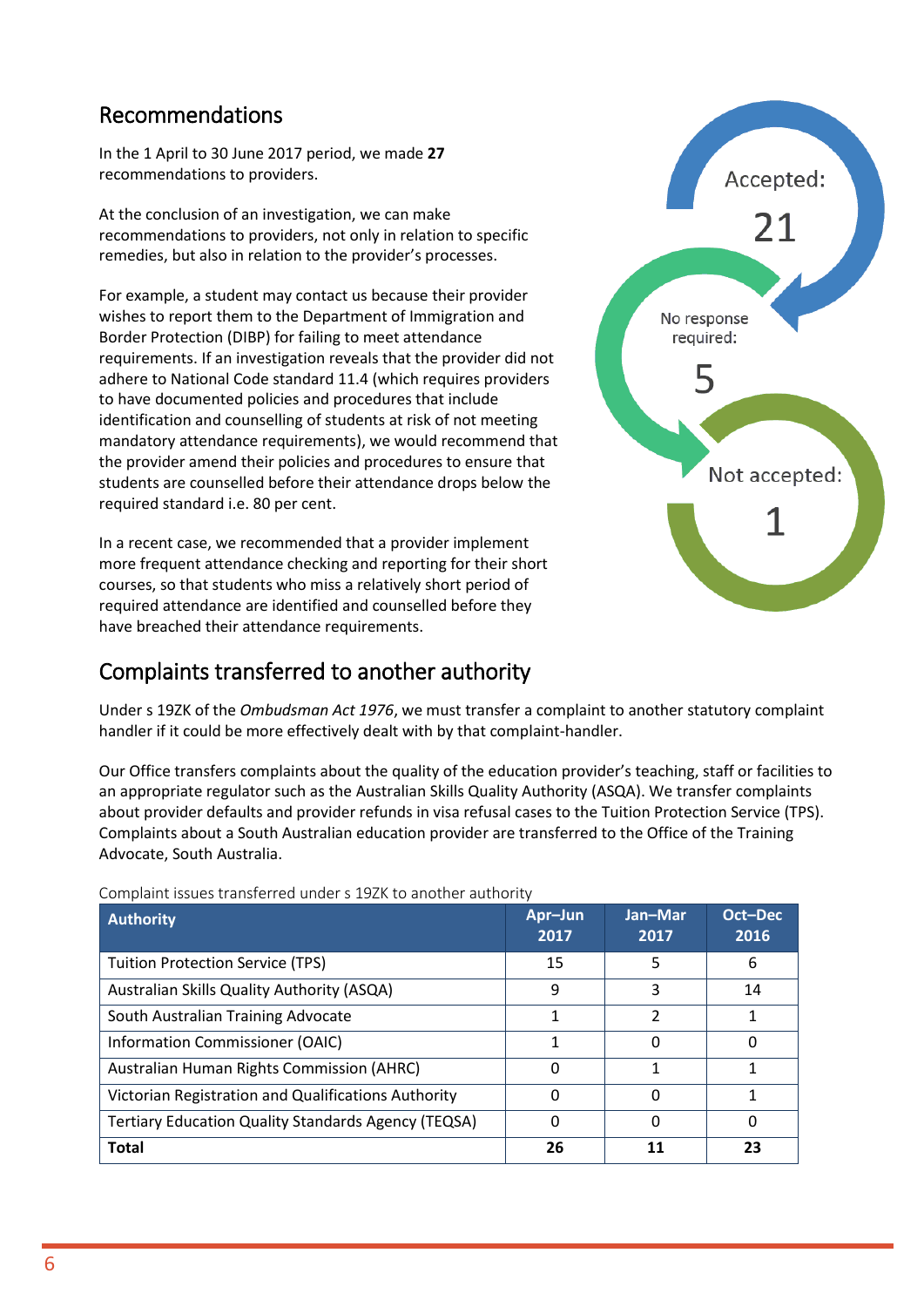Under s 35A of the *Ombudsman Act 1976*, the Ombudsman may also make disclosures to regulatory bodies or public authorities where it is in the public interest to do so.

We made no s35A disclosures during the April – June 2017 quarter.

### Outreach and engagement activities

In this quarter, we met with some education providers in Brisbane, Perth, Cairns, Sydney, Adelaide and Melbourne. We held many of the meetings around our participation or presentations in the following events:

- » Universities Australia Deputy and Pro Vice Chancellors meeting in Brisbane in April
- » Australia & New Zealand education agent and provider workshops in Cairns in April
- » NEAS national conference in Sydney in May
- » ACPET Victorian State Forum in June, and
- » many of the 27 ASQA Provider Information Sessions held in various capital cities in April, May and June.

![](_page_6_Picture_9.jpeg)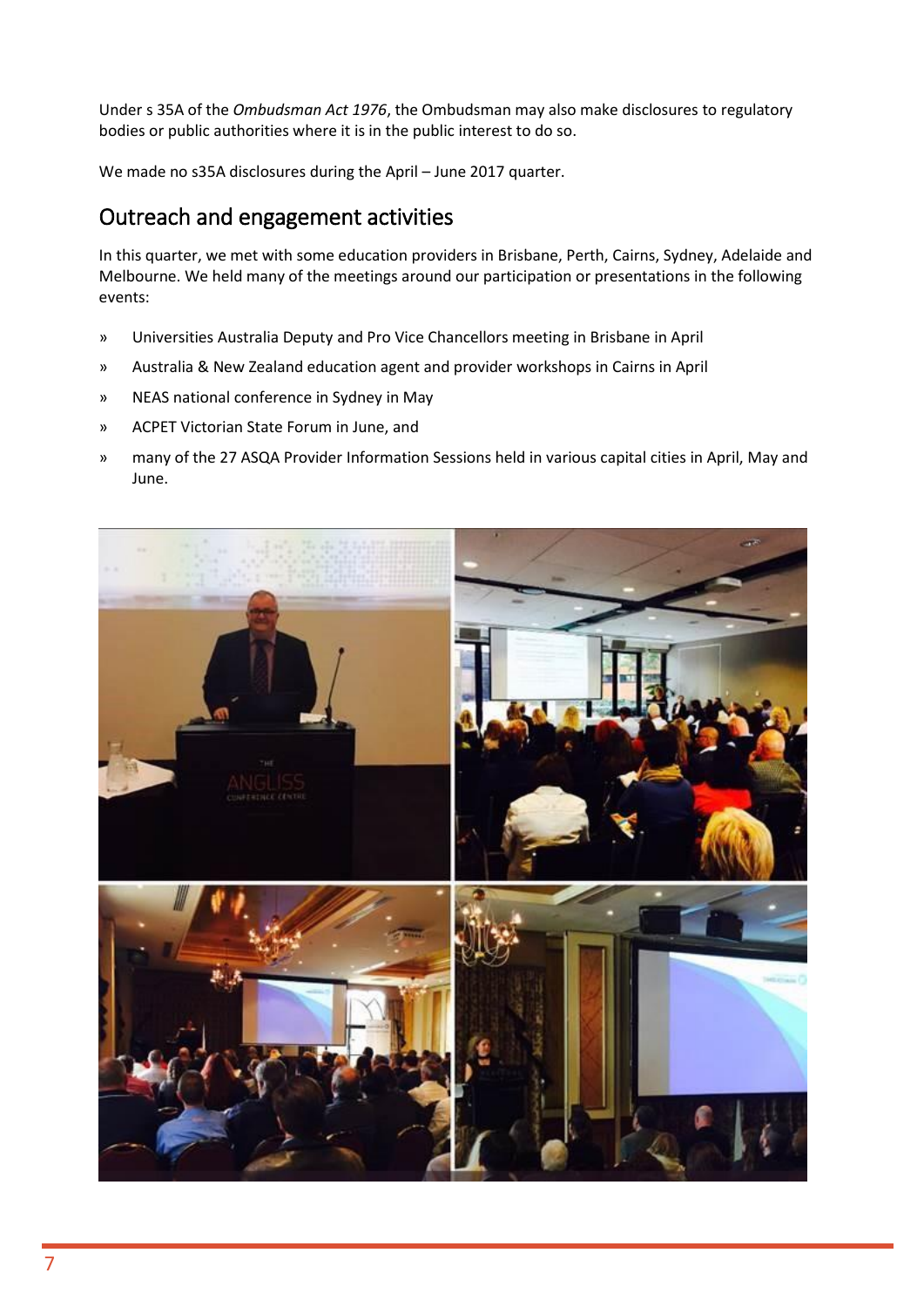#### Publications

Our presentations to the NEAS National Conference, Universities Australia, and education agent and provider workshops have been published on ou[r website.](http://www.ombudsman.gov.au/news-and-media/speeches-and-presentations)

#### **Submissions**

The Office of the Commonwealth Ombudsman did not make any submissions in this quarter. Previous submissions can be found on ou[r website.](http://www.ombudsman.gov.au/publications/submissions)

#### Provider e-newsletter

Keep up to date with the latest news from the Overseas Students Team by signing up to our provider enewslette[r here.](http://www.ombudsman.gov.au/news-and-media/e-bulletins/overseas-student-provider-e-news/subscribe-to-the-overseas-student-ombudsman-provider-e-newsletter)

### Making a difference

#### Case study 1: Gosia's change in direction

After studying in Australia for just over a year, Gosia<sup>\*</sup>, an international student from Poland, had completed a Certificate IV and Diploma of Accounting and had also commenced her principal course, an Advanced Diploma of Accounting. However, Gosia decided she wanted to change direction and study child care instead which required a transfer to another education provider.

She asked her provider to approve a transfer however the provider rejected her request. Gosia appealed, but her provider upheld its original decision. The reasons given by the provider were that:

- » Gosia had not demonstrated sufficient research into child care to support her decision
- » her past studies in accounting were unrelated to child care
- » she progressed well in her accounting studies which indicated that there was no lack of interest, and she could have a bright future in accounting.

Gosia contacted our Office to request an external appeal of the decision. We conducted an external appeal, which considered whether the provider's transfer request and assessment policy and procedures were consistent with the *Education Services for Overseas Students (ESOS) Act* and the National Code of Practice for Providers of Education and Training to Overseas Students 2007. In particular, the preamble to standard 7 of the National Code states:

#### It is expected that the student's request will be granted where the transfer will not be to the *detriment of the student.*

Our investigation found that the provider had not demonstrated that the transfer would be to Gosia's detriment, taking into account her individual circumstances. The considerations taken into account at the stage of the initial decision and appeal did not support the decision that changing her field of study would be detrimental.

We therefore recommended that the provider grant Gosia's transfer request and issue her with a release letter. We also advised Gosia that she will need to continue to meet her student visa conditions, and referred Gosia to the DIBP website for more information.

Gosia was very pleased and thanked us for investigating her case.

Names changed to protect privacy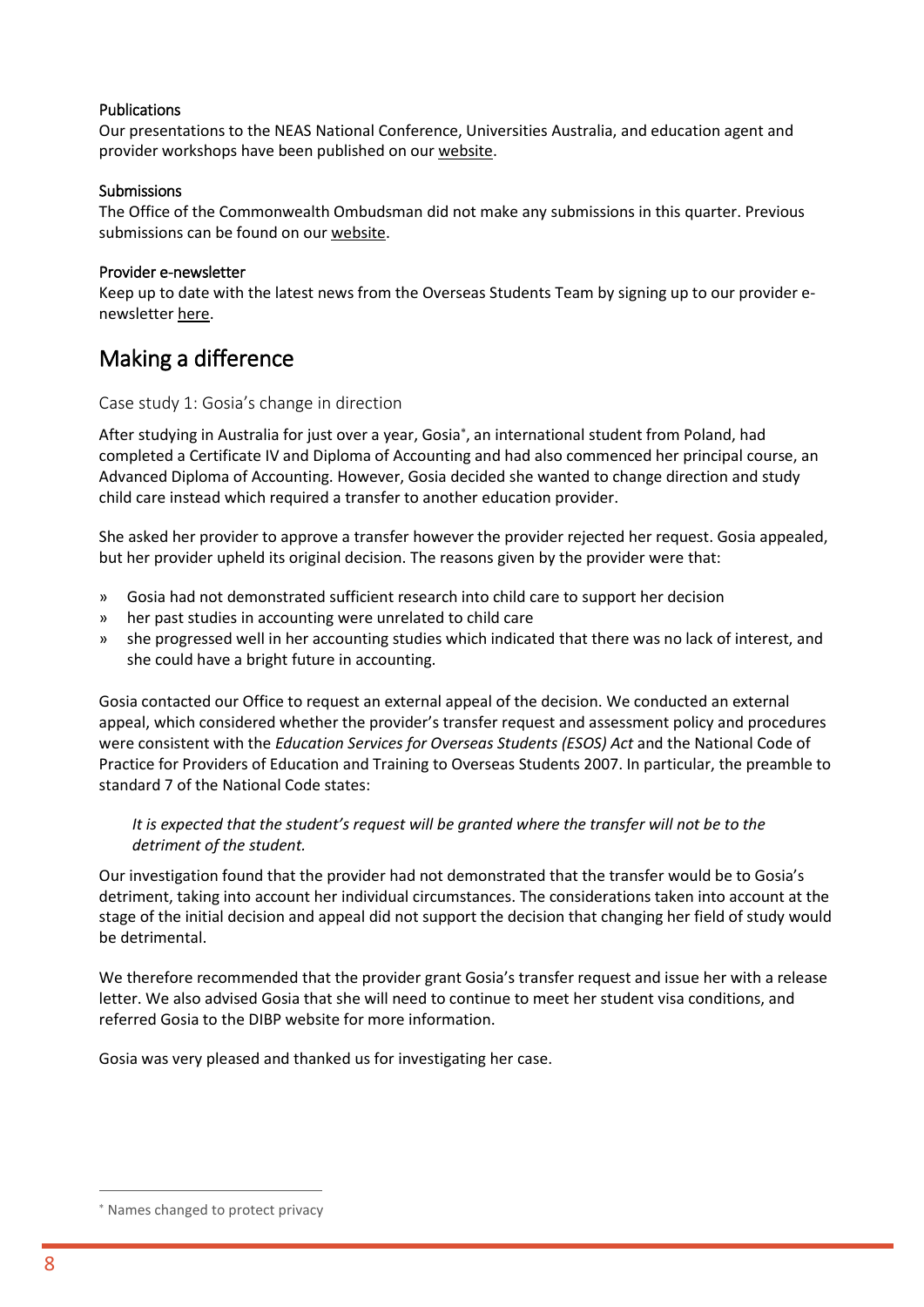#### *Commentary*

Standard 7.2 of the National Code requires providers to have a transfer request assessment policy and procedure, specifying:

- » circumstances in which a transfer will be granted
- » circumstances which the provider considers to be reasonable grounds for refusing a transfer, including when a transfer could be considered detrimental to the student, $3$  and
- » the timeframe for assessment and reply to the request for transfer.

For more guidance on policies and procedures for assessment of transfer requests, please see the [explanatory guide to the National Code.](https://internationaleducation.gov.au/Regulatory-Information/Education-Services-for-Overseas-Students-ESOS-Legislative-Framework/National-Code/nationalcodepartd/Pages/ExplanatoryguideD7.aspx)

#### Case study 2: Tanvi wants to change providers

Complaining that she was not satisfied with the quality of her English course, Tanvi from India asked her education provider to approve a transfer to another college. However, Tanvi's provider refused her request to transfer, and Tanvi came to the Commonwealth Ombudsman to request an external appeal.

Our Office requested further information from Tanvi and her education provider. After reviewing the requested documents, it appeared that Tanvi had applied for the transfer after her provider had informed her that it would notify the DIBP about her poor attendance record.

From the information provided by Tanvi, we decided that the provider had complied with all requirements of standard 11 of the National Code, including the requirement to monitor her attendance, to contact and counsel her when she was at risk of not meeting attendance requirements, and had considered her appeal against the decision to report her to DIBP.

Her education provider informed her that it could not issue her a letter of release because she had already been advised that DIBP would be notified of her unsatisfactory attendance.

Standard 7.2 of the National Code requires providers to have a documented transfer request assessment policy and procedure. In this case, the provider's published policies and procedures clearly stated that a letter of release would not be granted if a student may be avoiding being reported to DIBP for breach of a student visa-related condition.

Our Office formed the view that the education provider had substantially followed the National Code rules in relation to attendance monitoring and transfer, and their related policy and procedures. This was communicated to Tanvi and her education provider, and the complaint was closed.

#### *Commentary*

This case illustrates how investigations often involve assessment of a provider's compliance with more than one standard of the National Code. In this case, the provider had clear policies in accordance with standards 11 (monitoring attendance) and standard 7 (assessing transfers), and had acted in accordance with these policies.

<sup>&</sup>lt;sup>3</sup> Th[e draft revision to the National Code](https://docs.education.gov.au/node/43046) proposes to change this test to approving a transfer when it is in the student's best interests.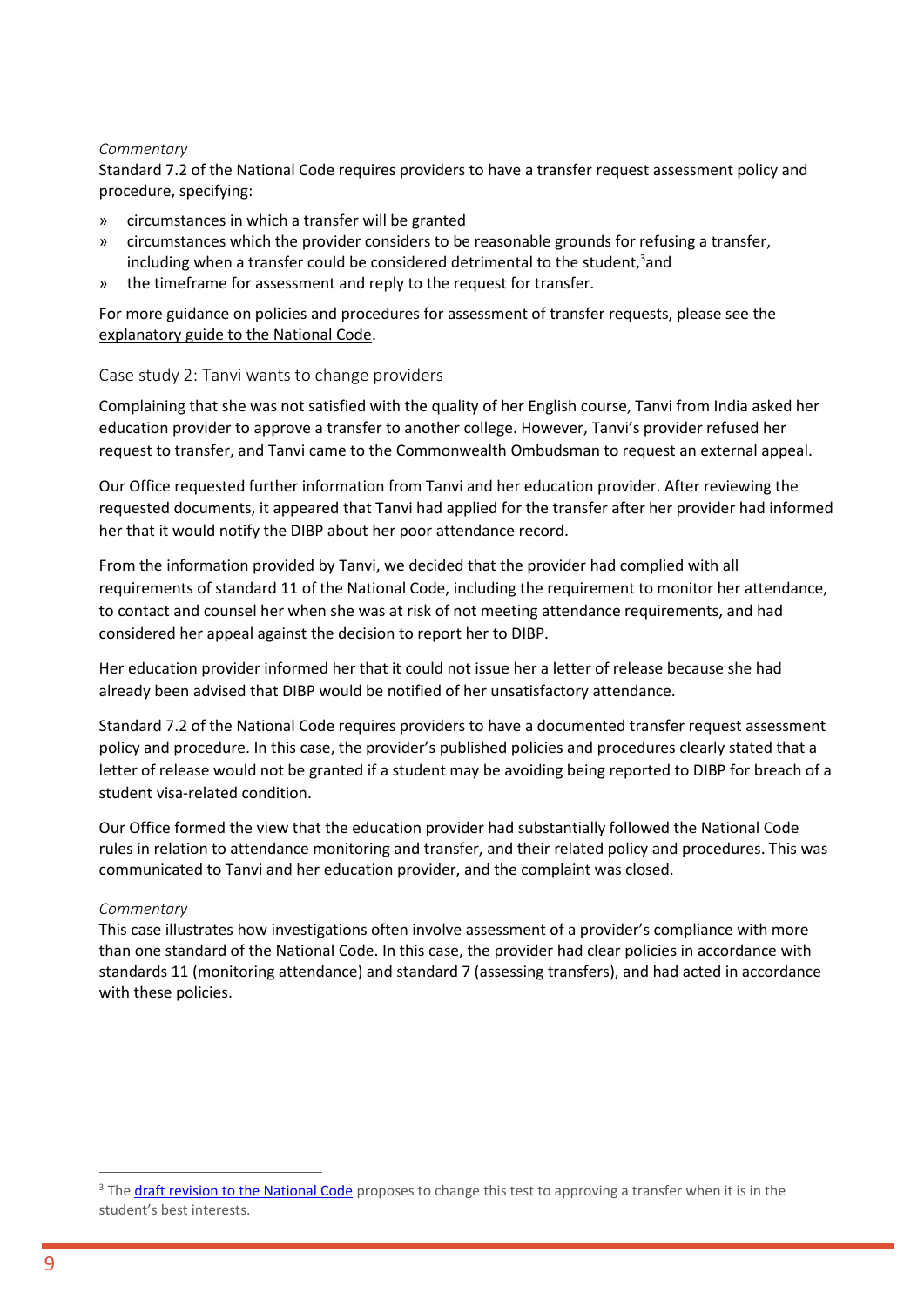# Appendix – detailed data regarding finalised complaints 1 April – 30 June 2017

| <b>Issues</b>                                                      | Apr-Jun<br>2017 | Jan-Mar<br>2017 | <b>Oct-Dec</b><br>2016 |
|--------------------------------------------------------------------|-----------------|-----------------|------------------------|
| Standard 3 - provider refund/fee dispute/written agreement         | 108             | 82              | 90                     |
| Standard 13 - deferring, suspending or cancelling enrolment        | 30              | 13              | 9                      |
| Standard 7 - transfer between registered providers                 | 28              | 47              | 51                     |
| Standard $4$ – education agents                                    | 23              | 28              | $\mathbf{1}$           |
| Grades/assessment                                                  | 22              | 8               | 6                      |
| Standard 10 - monitoring course progress                           | 21              | 18              | 9                      |
| Standard 11 - monitoring attendance                                | 16              | 20              | 22                     |
| Out of jurisdiction to investigate <sup>5</sup>                    | 13              | 10              | $\overline{7}$         |
| Standard 8 - provider complaints and appeals processes             | 11              | 10              | 11                     |
| Standard 14 - staff capability, educational resources and premises | 10              | $\overline{2}$  | 17                     |
| Provider default                                                   | 8               | 4               | 6                      |
| Standard 1 - marketing information and practices                   | 8               | 3               | $\overline{2}$         |
| <b>Bullying or harassment</b>                                      | 5               | $\overline{3}$  | 3                      |
| <b>Academic Transcript</b>                                         | 5               | $\mathbf{1}$    | $\overline{2}$         |
| <b>Graduation Completion Certificate</b>                           | $\overline{a}$  | 5               | 8                      |
| Standard 12 - course credit                                        | 3               | 5               | $\overline{2}$         |
| Discipline                                                         | $\overline{2}$  | $\Omega$        | 3                      |
| Standard 6 - student support services                              | $\overline{2}$  | $\Omega$        | $\mathbf{1}$           |
| Standard 2 - student engagement before enrolment                   | $\mathbf{1}$    | 3               | 3                      |
| Standard 9 - completion within the expected duration of study      | 1               | $\mathbf{1}$    | $\mathbf{1}$           |
| <b>Overseas Student Health Cover</b>                               | $\mathbf{1}$    | $\overline{0}$  | $\mathbf 0$            |
| Work placement/experience                                          | $\mathbf 0$     | $\overline{2}$  | $\Omega$               |
| Standard 5 - younger students                                      | $\Omega$        | $\mathbf{1}$    | $\Omega$               |
| Standards for VET accredited courses                               | $\mathbf 0$     | $\overline{0}$  | $\mathbf{0}$           |
| <b>TOTAL</b>                                                       | 322             | 266             | 254                    |

<span id="page-9-0"></span>Complaint issues closed, compared to previous quarters<sup>4</sup>

<sup>&</sup>lt;sup>5</sup> Out of jurisdiction means the provider was in jurisdiction but the student was out of jurisdiction because they were not a current, former or intending international student visa holder or the issue complained about was out of jurisdiction, for example Discrimination, employment or privacy issues.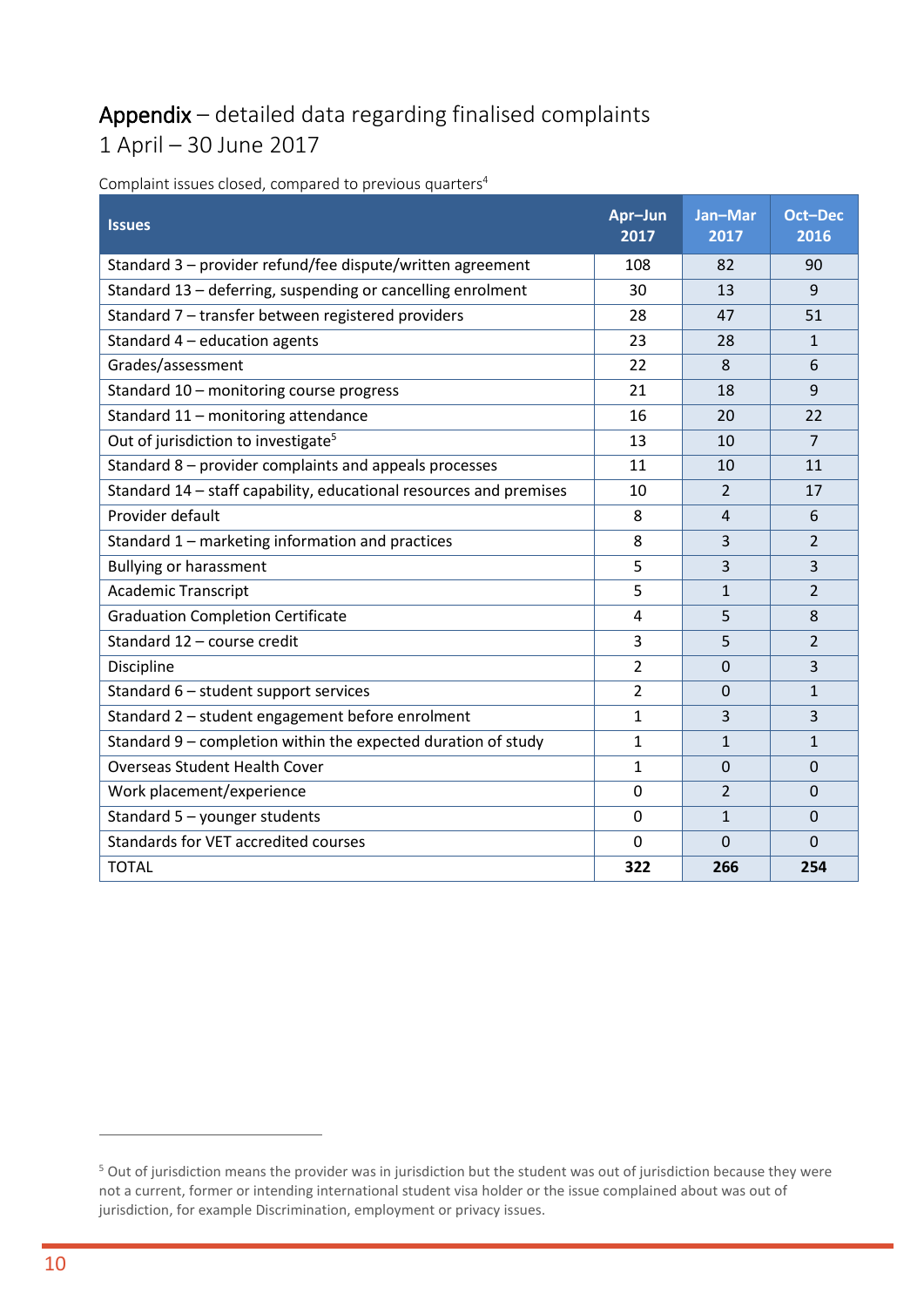#### Complaints investigated and closed by education sector

| <b>Sector</b>           | No. of<br>providers <sup>6</sup> | %   | Apr-Jun<br>2017 | %   | Jan-Mar<br>2017 | %   |
|-------------------------|----------------------------------|-----|-----------------|-----|-----------------|-----|
| <b>VET</b>              | 470                              | 48% | 33              | 32% | 33              | 42% |
| Schools                 | 337                              | 34% | $\overline{2}$  | 2%  | 3               | 4%  |
| ELICOS <sup>7</sup>     | 97                               | 10% | 30              | 30% | 16              | 21% |
| <b>Higher Education</b> | 65                               | 7%  | 25              | 25% | 17              | 22% |
| Non-Award               | 9                                | 1%  | 11              | 11% | 9               | 11% |
| <b>TOTAL</b>            | 978                              |     | 101             |     | 78              |     |

VET Issues investigated and closed (33 complaints with 43 issues)

| <b>Issues</b>                                                      | <b>Number of</b><br><b>Issues</b> | %             |
|--------------------------------------------------------------------|-----------------------------------|---------------|
| Standard 3 - provider refund/fee dispute/written agreement         | 14                                | 33            |
| Standard 10 - monitoring course progress                           | 10                                | 23            |
| Standard 7 – transfer between registered providers                 | 6                                 | 14            |
| Standard 13 – deferring, suspending or cancelling enrolment        | 6                                 | 14            |
| Standard 8 – provider complaints and appeals processes             | C                                 | 5             |
| Standard $4$ – education agents                                    | 2                                 | 5             |
| Grades/Assessment                                                  | 1                                 | 2             |
| <b>Provider Default</b>                                            | 1                                 | $\mathfrak z$ |
| Standard 14 – staff capability, educational resources and premises | 1                                 | $\mathcal{P}$ |
| <b>TOTAL</b>                                                       | 43                                | 100%          |

#### ELICOS Issues investigated and closed (30 complaints with 43 issues)

| <b>Issues</b>                                              | Number of<br><b>issues</b> | ℅    |
|------------------------------------------------------------|----------------------------|------|
| Standard 3 – provider refund/fee dispute/written agreement | 15                         | 35   |
| Standard $4$ – education agents                            | 14                         | 14   |
| Standard 11 - monitoring attendance                        | 6                          | 6    |
| Standard 7 – transfer between registered providers         | ς                          | ς    |
| Standard 8 – provider complaints and appeals processes     | 2                          | 2    |
| Standard 1 – marketing information and practices           | $\mathfrak{p}$             | າ    |
| <b>OSHC</b>                                                | 1                          |      |
| <b>TOTAL</b>                                               | 43                         | 100% |

<sup>&</sup>lt;sup>6</sup> Number of providers in OS jurisdiction by 'main course sector'. Excludes South Australian (SA) providers as, while they are in jurisdiction, we transfer complaint about SA providers to the SA Training Advocate, as recommended by the 2010 Baird Review.

<sup>7</sup> English Language Intensive Courses for Overseas Students